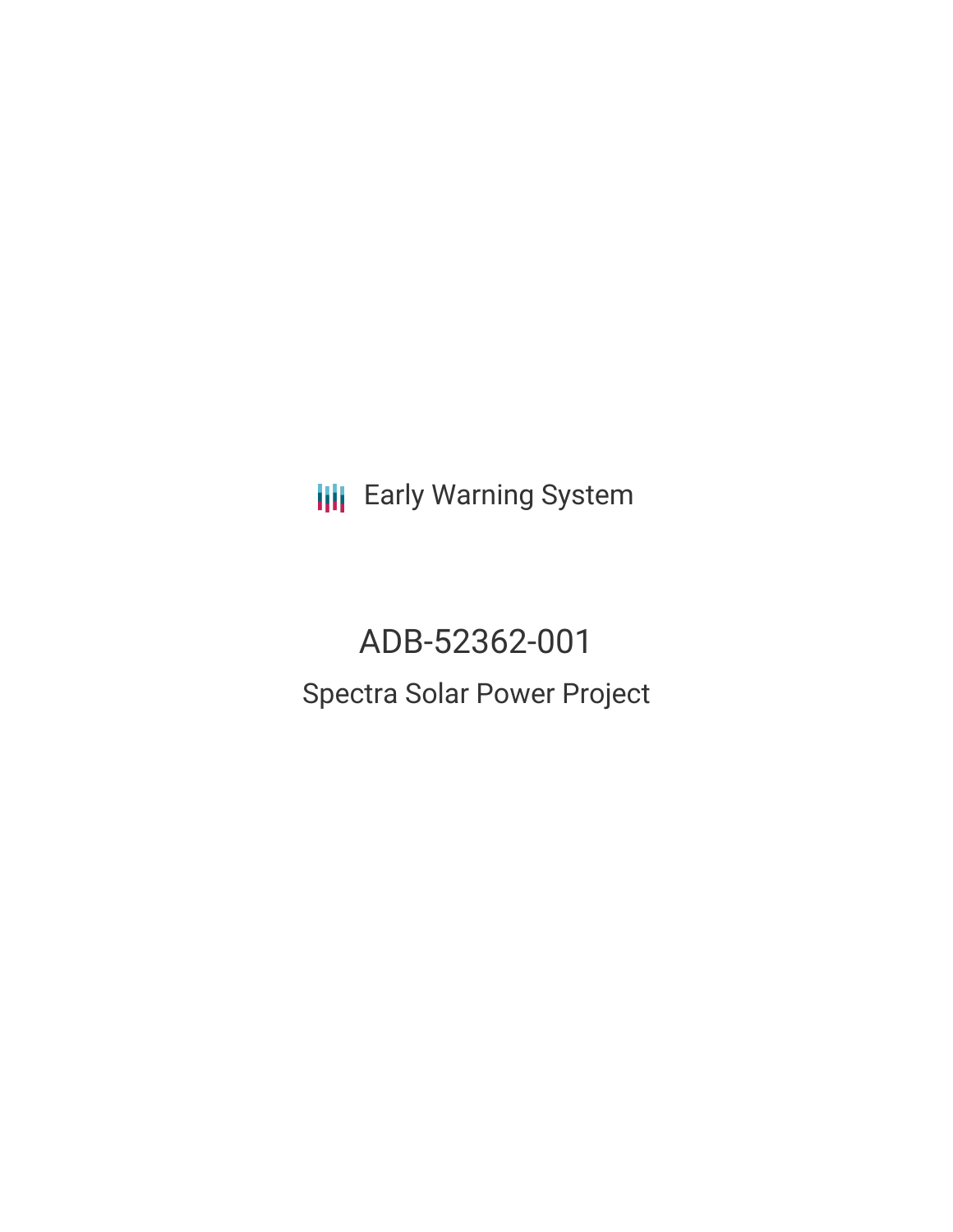# **Quick Facts**

| <b>Countries</b>               | Bangladesh                                                                          |
|--------------------------------|-------------------------------------------------------------------------------------|
| <b>Specific Location</b>       | Paturia, Shibaloy, Manikgonj                                                        |
| <b>Financial Institutions</b>  | Asian Development Bank (ADB)                                                        |
| <b>Status</b>                  | Proposed                                                                            |
| <b>Bank Risk Rating</b>        | B                                                                                   |
| <b>Voting Date</b>             | 2019-07-18                                                                          |
| <b>Borrower</b>                | Shunfeng Investments Limited, Spectra Engineers Limited, Spectra Solar Park Limited |
| <b>Sectors</b>                 | Energy                                                                              |
| <b>Investment Type(s)</b>      | Loan                                                                                |
| <b>Investment Amount (USD)</b> | $$15.00$ million                                                                    |
|                                |                                                                                     |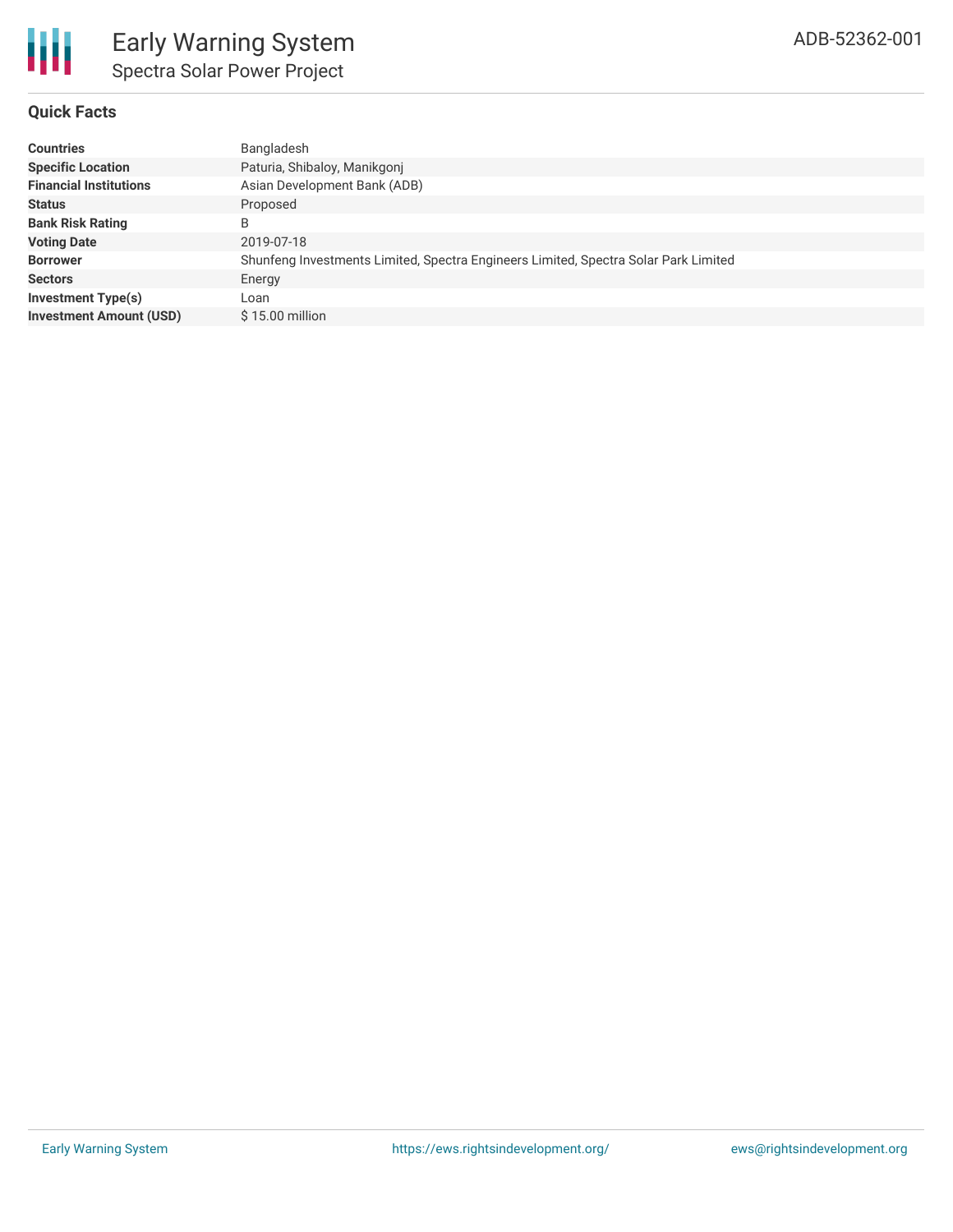

## **Project Description**

According to the bank documents, "the project consists of a 35-megawatt (net) grid connected solar power plant in Paturia, Shibaloy, Manikgonj, located approximately 85 kilometers west of Dhaka. The project site includes 141 acres of land, all of which has been purchased and is now owned by the project company, Spectra Solar Park Limited (SSPL). Project facilities include: ground-mounted solar PV panels and associated electrical equipment; and an approximately 7 km interconnection transmission line to the nearest substation."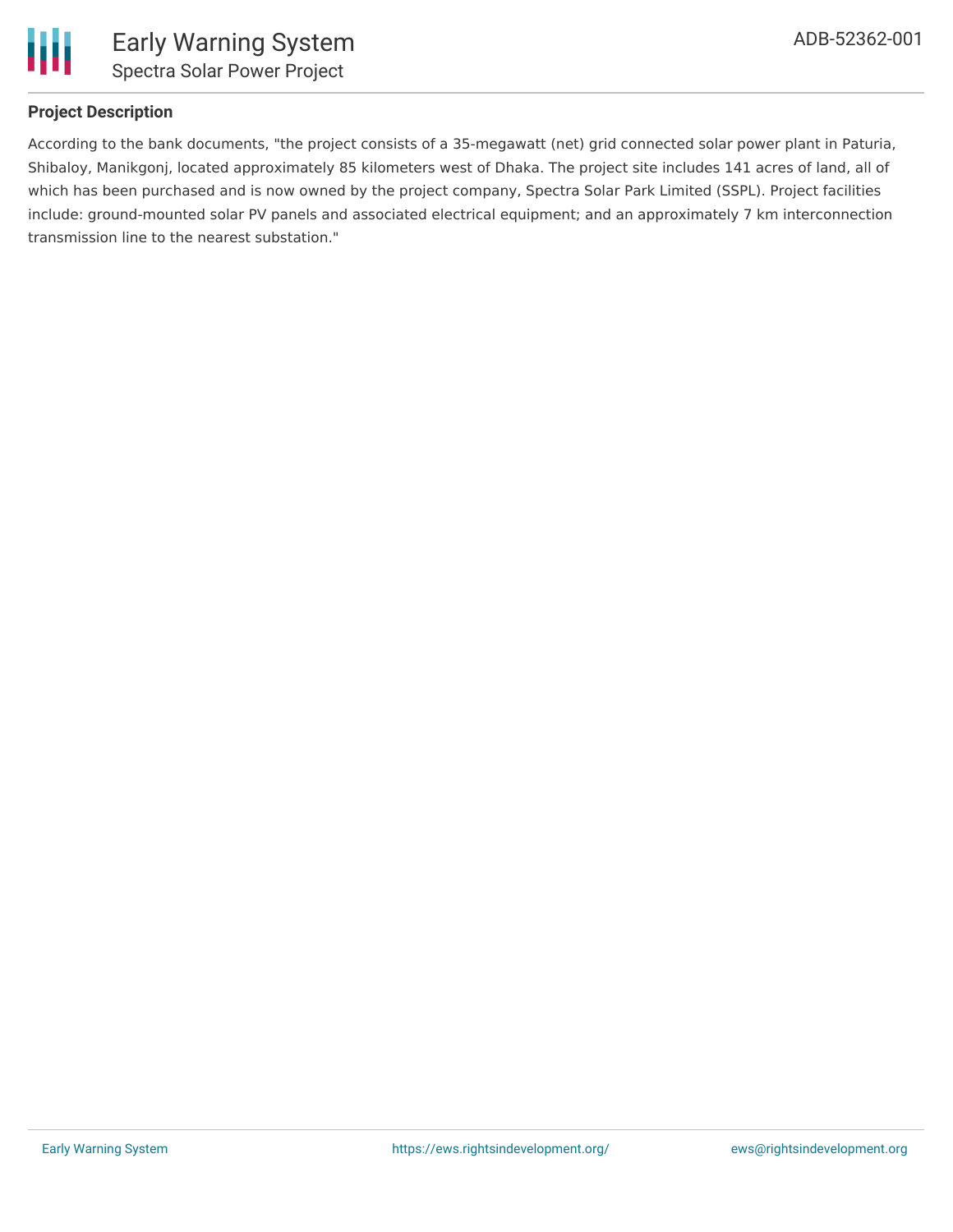## **Investment Description**

Asian Development Bank (ADB)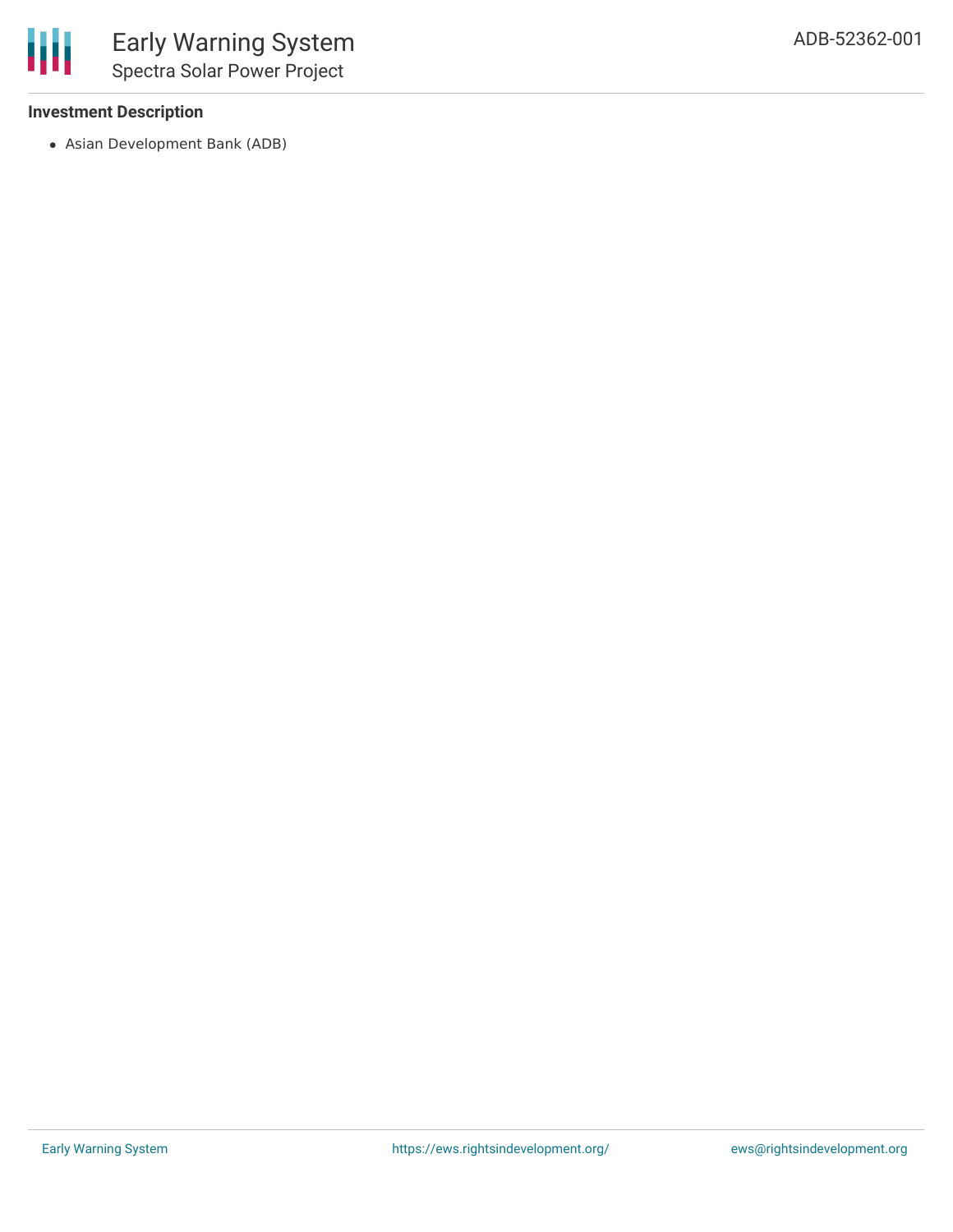

| <b>Private Actor 1</b> | <b>Private Actor</b><br>1 Role | <b>Private Actor</b><br>Sector | <b>Relation</b>          | <b>Private Actor 2</b>       | <b>Private Actor</b><br>2 Role | <b>Private Actor</b><br>2 Sector |
|------------------------|--------------------------------|--------------------------------|--------------------------|------------------------------|--------------------------------|----------------------------------|
|                        | -                              | $\overline{\phantom{0}}$       | $\overline{\phantom{a}}$ | Shunfeng Investments Limited | Client                         | $\sim$                           |
|                        | $\overline{\phantom{a}}$       | $\overline{\phantom{a}}$       | $\overline{\phantom{a}}$ | Spectra Engineers Limited    | Client                         | $\,$                             |
|                        | -                              | $\sim$                         |                          | Spectra Solar Park Limited   | Client                         | -                                |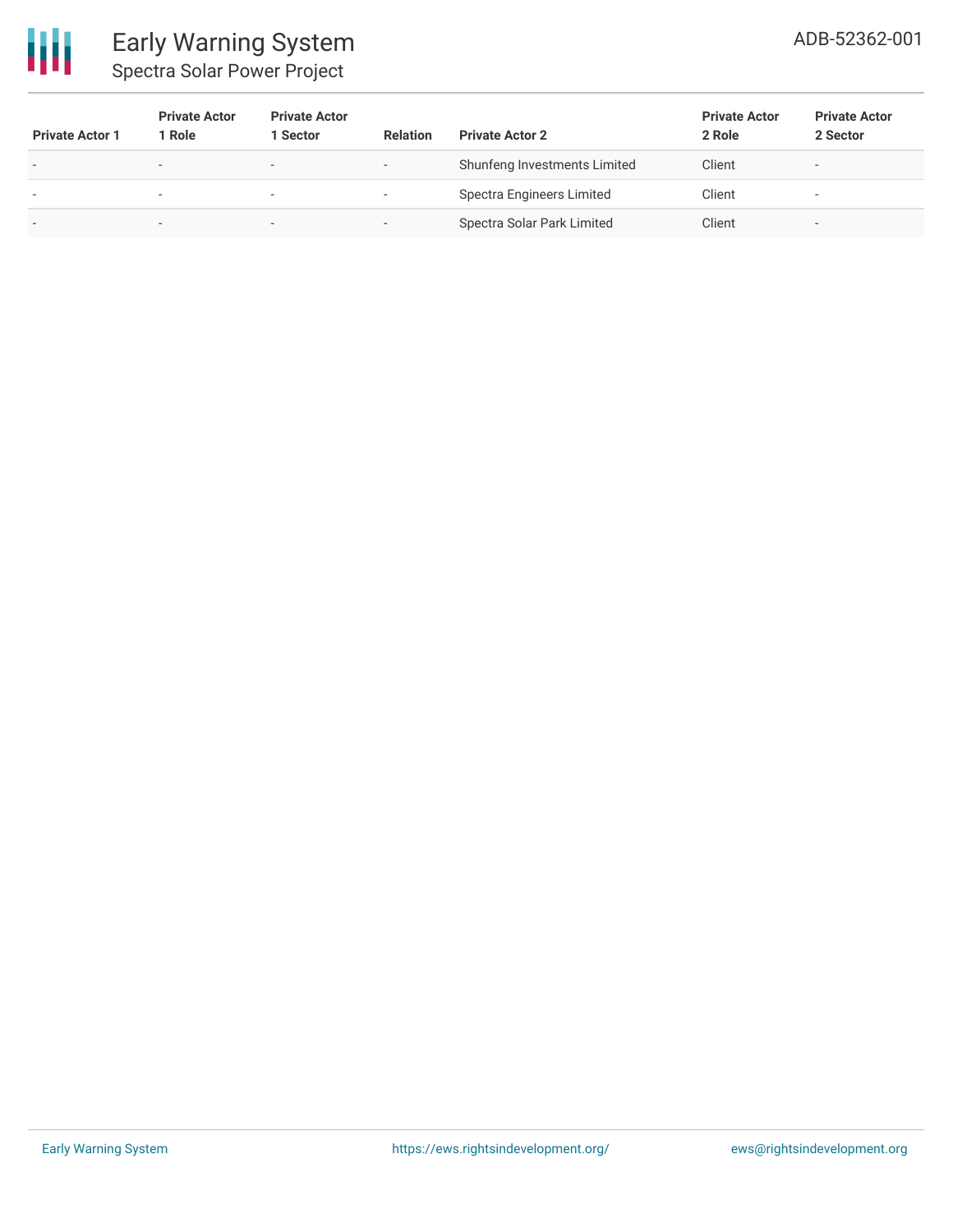

### **Contact Information**

Project Officer Tang, Sonali Private Sector Operations Department

#### **ACCOUNTABILITY MECHANISM OF ADB**

The Accountability Mechanism is an independent complaint mechanism and fact-finding body for people who believe they are likely to be, or have been, adversely affected by an Asian Development Bank-financed project. If you submit a complaint to the Accountability Mechanism, they may investigate to assess whether the Asian Development Bank is following its own policies and procedures for preventing harm to people or the environment. You can learn more about the Accountability Mechanism and how to file a complaint at: http://www.adb.org/site/accountability-mechanism/main